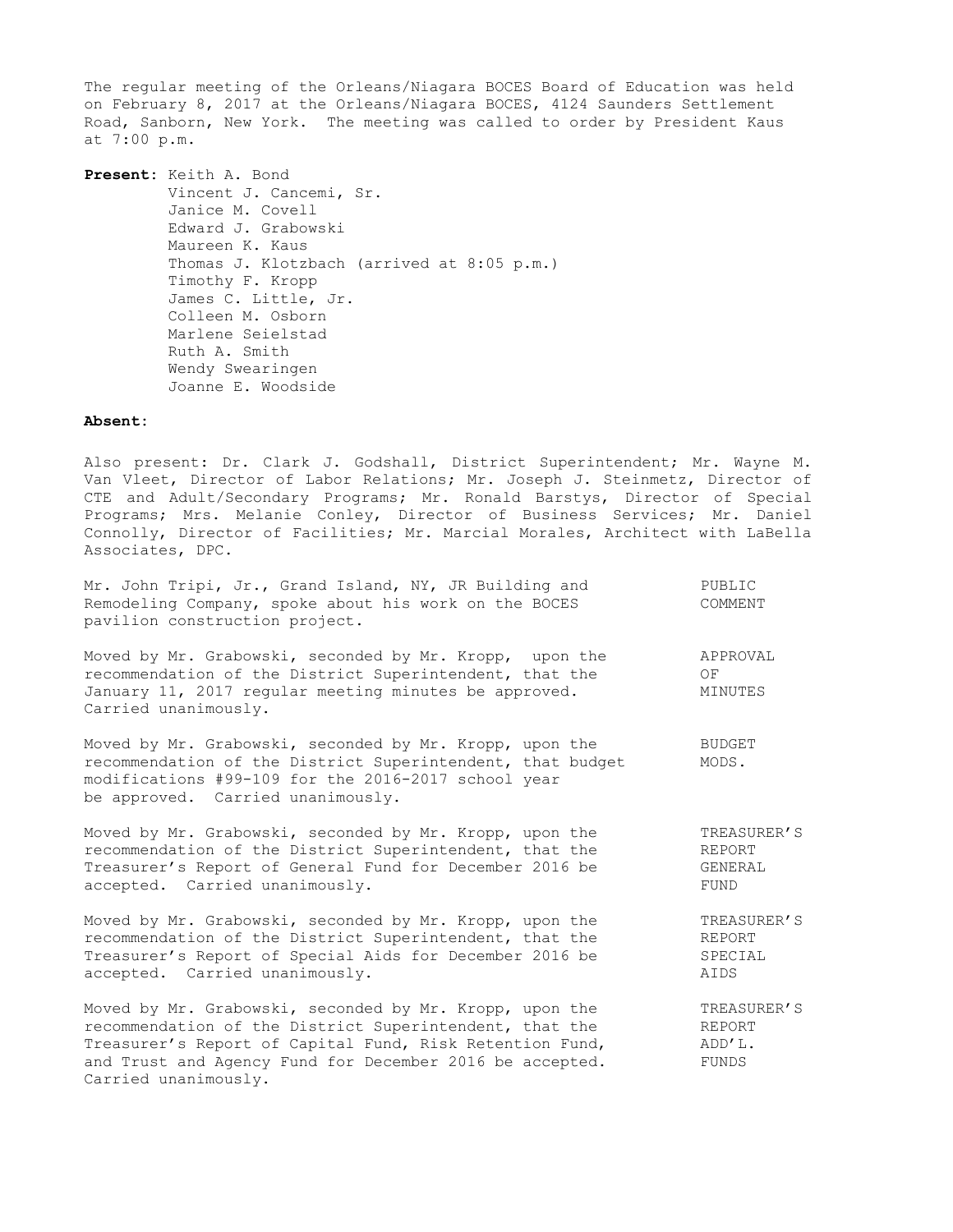Moved by Mr. Grabowski, seconded by Mr. Kropp, upon the THUDGET recommendation of the District Superintendent, that the STATUS Budget Status Report by service program be accepted. REPORT Carried unanimously.

Moved by Mrs. Covell, seconded by Mrs. Woodside, to EXECUTIVE enter into executive session at 8:03 p.m. to discuss SESSION proposed litigation. Carried unanimously.

(Mr. Klotzbach arrived.)

Moved by Mrs. Covell, seconded by Mr. Klotzbach, to reconvene at 8:20 p.m. Carried unanimously.

Facilities: A facilities update was provided. BOARD **Public Relations:** An update of Mrs. Bielmeier's projects COMMITTEE for BOCES and the districts she works for was provided. REPORTS **Legislation:** The NOSBA legislative breakfast topic was State aid, including Foundation aid. **Audit:** Met this evening with internal auditor. The audit process will start in April and a report will follow after.

Dr. Godshall spoke about the upcoming career and technical SUPT. education tours at the Orleans Center on March 9, 2017 COMMENTS and the Niagara Center on March 23, 2017 (agendas for both tours were given to board members) and plans for the next capital project. He thanked BOCESTA for their support of numerous Memorandums of Agreement for the board's consideration tonight.

Mrs. Conley reviewed the 2017-2018 tuition rates. TUITION

Moved by Mr. Klotzbach, seconded by Mrs. Covell, upon BID AWARD the recommendation of the District Superintendent, The ROAD FORCE that the Board of Education accept the bids received TIRE for Road Force Tire Balancer. Carried unanimously. BALANCER

Moved by Mr. Klotzbach, seconded by Mrs. Covell, upon the recommendation of the District Superintendent that the bid for Road Force Tire Balancer be awarded to the following low responsible bidder at an estimated annual cost of:

**Loomis-Root, Inc. \$12,995.00 135 Pineview Drive Amherst, NY 14228** Carried unanimously.

| Moved by Mr. Klotzbach, seconded by Mrs. Covell, upon the | BID AWARD |
|-----------------------------------------------------------|-----------|
| recommendation of the District Superintendent, that the   | CO/OP     |
| Board of Education accept the bids received for Co/Op     | TRASH AND |
| Trash and Recycling Service. Carried unanimously.         | RECYCLING |

Moved by Mr. Klotzbach, seconded by Mrs. Covell, upon the recommendation of the District Superintendent that the bid for Co/Op Trash and Recycling Service be awarded to the

RATES

SERVICE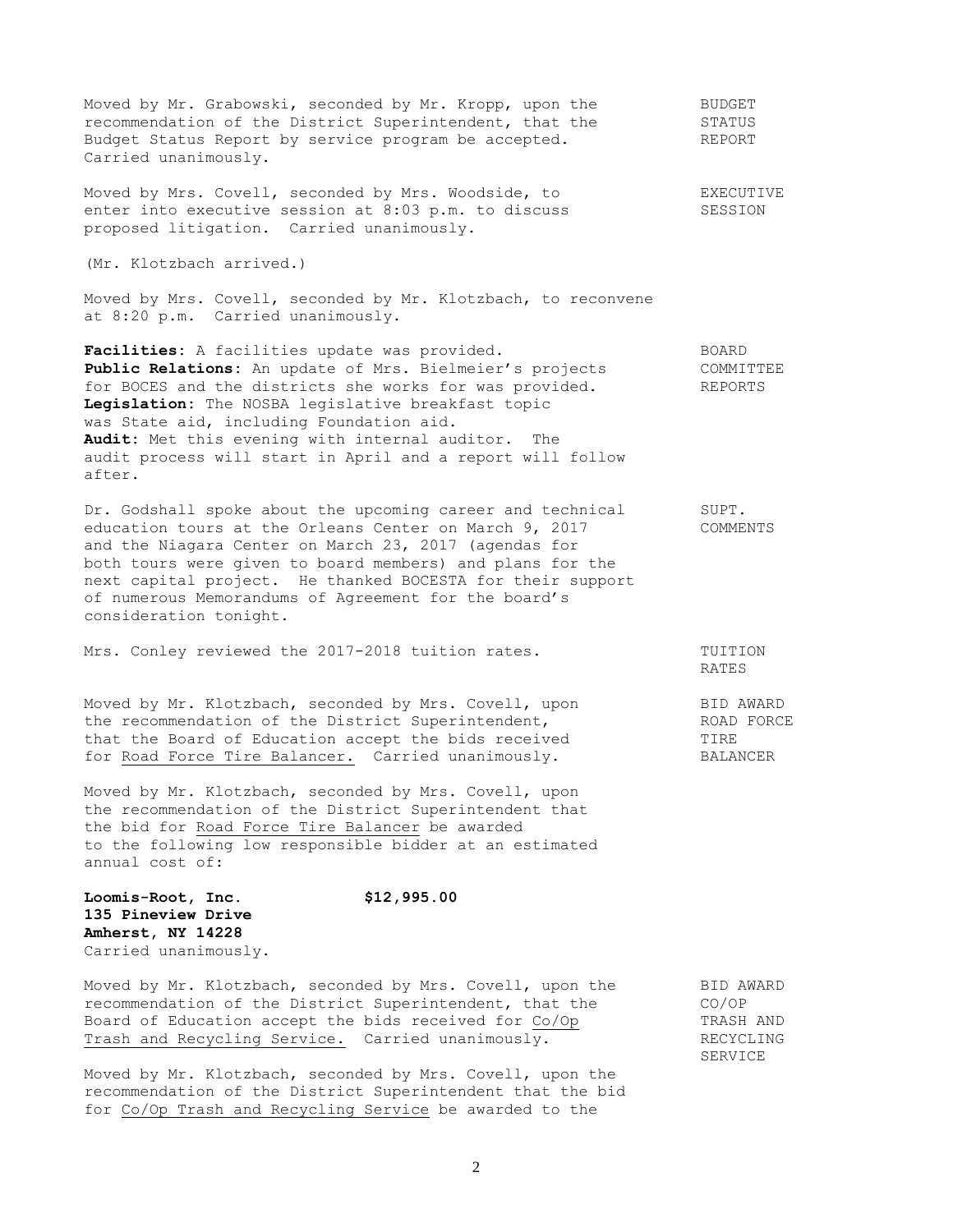following low responsible bidder for service to the districts of Albion, Barker, Lewiston-Porter, Lyndonville, Medina, Newfane, North Tonawanda, Orleans/Niagara BOCES, Royalton-Hartland, Starpoint, and Wilson at an estimated annual cost of:

## **Modern Disposal Services, Inc. \$135,626.40 135 Pineview Drive Amherst, NY 14228** Carried unanimously.

Moved by Mr. Klotzbach, seconded by Mrs. Covell, that the CAPITAL Board of Education authorizes the District Superintendent PROJECTS to proceed with plan and specification development for a 2017 capital project at the Orleans Career and Technical Center for entrance doors, reconfiguration of the main entrance, door locks, floor drains, pavement and drainage, security cameras, ceiling issues, emergency power, building security system, concrete pads in work areas, hot water storage tank, variable speed drive for pumps, seal fascia on building panels, and split air conditioning for classrooms. Carried unanimously.

Moved by Mr. Klotzbach, seconded by Mrs. Swearingen, that ARTICU-<br>the Orleans/Niagara BOCES hereby approves the articulation LATION the Orleans/Niagara BOCES hereby approves the articulation agreement with Niagara County Community College, term of WITH January 2017 through December 2021, as submitted, and the MIAGARA Board authorizes the District Superintendent and/or his COUNTY designee to sign the agreement upon the approval of the COMMUNITY school attorney and containing any revisions as approved COLLEGE by the school attorney. Carried unanimously.

Moved by Mr. Kropp, seconded by Mrs. Osborn, upon the DONATION recommendation of the District Superintendent, that the donation of 300 pounds of E-7018, plasma shield, wire wheels, and the hazardous materials charge be accepted from Ironworkers Local #9, Niagara Falls, NY. These items will be used by the welding program. Carried unanimously.

Moved by Mr. Kropp, seconded by Mrs. Osborn, upon the DISPOSAL recommendation of the District Superintendent, that the  $OF$  ITEMS Board of Education hereby approves the disposal of obsolete and outdated materials from the RSE-TASC library, as submitted. Carried unanimously.

Moved by Mrs. Woodside, seconded by Mr. Little, upon EXTRA the recommendation of the District Superintendent, CLASSROOM<br>
that the quarterly extra classroom activity fund report ACTIVITY that the quarterly extra classroom activity fund report  $\overline{ACTIV}$  ACTIV for the period of October 1, 2016 through December 31, for the period of October 1, 2016 through December 31, 2016, be accepted for the Orleans CTEC and Niagara CTEC. REPORT Carried unanimously.

Moved by Mrs. Woodside, seconded by Mr. Little, upon WORK the recommendation of the District Superintendent, The CHANGE that the Board of Education approves the change order ORDER as follows under project number 459000-0005-004 at Niagara Occ. Ct. 1: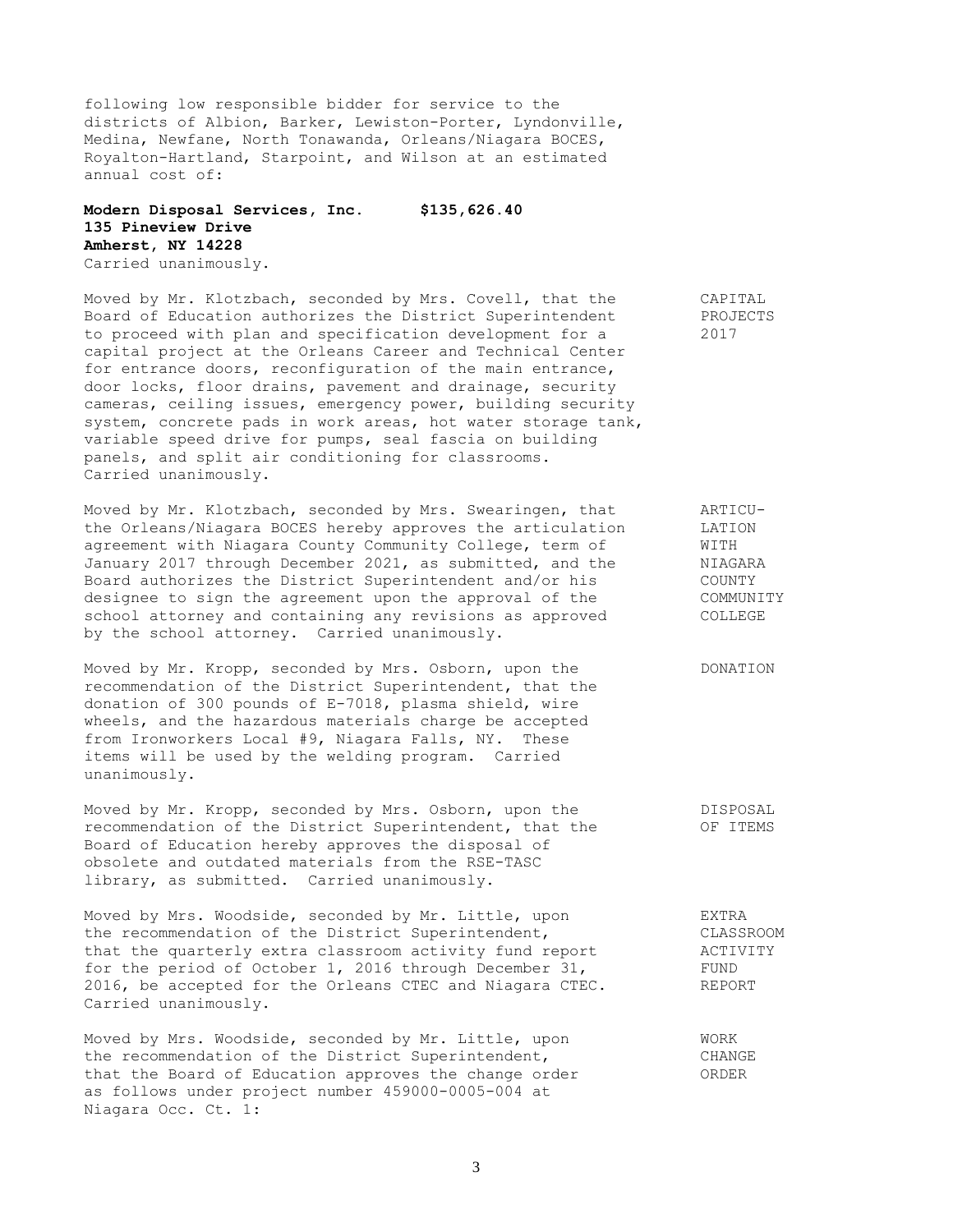| $SW - 003:$                                                                                                                                                                    |            |
|--------------------------------------------------------------------------------------------------------------------------------------------------------------------------------|------------|
| 1. Contractor to add additional 8"<br>storm piping to north and south<br>side of pavilion. Approximate<br>additional piping of 185 LF 70LF<br>of SICPP 8" pipe with clean outs |            |
| and end sections.<br>Total Cost SW-003: \$8,321.65                                                                                                                             | \$8,321.65 |

Carried unanimously.

Moved by Mr. Grabowski, second by Mrs. Seielstad, that the GRANT Board of Education approves the Grant Agreement with the AGREEMENT City of Niagara Falls, as submitted, in the amount of WITH \$210,000.00, and the Board authorizes the Board President CITY OF or the District Superintendent to sign the contract upon MIAGARA or the District Superintendent to sign the contract upon approval by the school attorney and containing any FALLS revisions as approved by the school attorney. Carried unanimously.

Moved by Mr. Grabowski, seconded by Mrs. Seielstad, that APPROVAL the Board of Education approves the Shelter Agreement OF between Orleans/Niagara BOCES and the American Red Cross, AMERICAN<br>as submitted, and the Board authorizes the Board President RED as submitted, and the Board authorizes the Board President or the District Superintendent to sign the agreement upon CROSS<br>approval by the school attornev and containing any SHELTER approval by the school attorney and containing any revisions as approved by the school attorney. Carried AGREEMENT unanimously.

Moved by Mr. Klotzbach, seconded by Mrs. Swearingen, The MapPOINTMENT upon the recommendation of the District Superintendent, CERT. PROB. that **Stephan DiFlorio, Lockport, NY**, having professional S. DIFLORIO certification in the area of technology education, be appointed as a full-time **Technology Teacher**, in accordance with the agreement between the Orleans/Niagara BOCES and the Orleans/Niagara BOCES Teachers' Association, effective January 30, 2017 through June 30, 2017, unless terminated sooner, at an annual salary of PC 3 (\$47,100) plus master's degree (\$1,200) to be pro-rated. Carried unanimously.

Moved by Mr. Klotzbach, seconded by Mrs. Swearingen, upon APPOINTMENT the recommendation of the District Superintendent, that ADULT/ the recommendation of the District Superintendent, that CONTINUING the following individual(s) be appointed to serve on a EDUCATION part-time basis in the adult/continuing education program, at the hourly salary listed, with no fringe benefits, except as required by law, effective as indicated below through June 30, 2017, unless terminated sooner. The employment of the individuals shall be at-will and at the pleasure of the Board of Education. Additionally, services of the individuals shall be utilized solely on an as-needed basis at the discretion of the District Superintendent.

**Home Health Aide Instructor (\$25.50 per hour) Melanie Schulz Lockport, NY Effective Date: 2/1/17** Carried unanimously.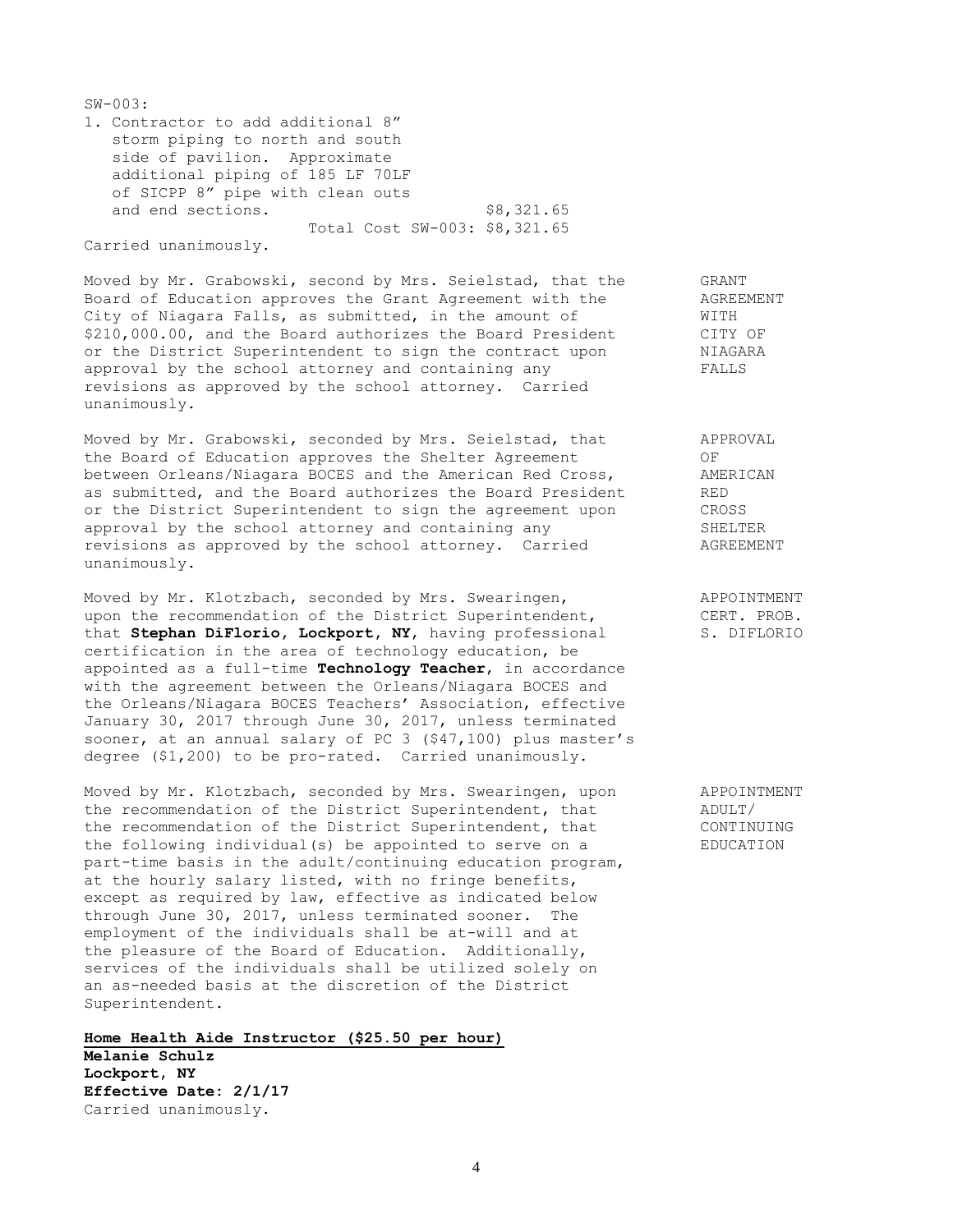Moved by Mr. Klotzbach, seconded by Mrs. Swearingen, upon appoint APPOINTMENT<br>the recommendation of the District Superintendent, that THOME/ the recommendation of the District Superintendent, that the following individual(s) be appointed without benefits, HOSPITAL except as required by law, to the part-time position of TEACHER **Home/Hospital Teacher** at an hourly salary of \$26.42 for instructional time and an hourly salary of \$11.80 per hour for planning time effective as indicated below. The employment of the individuals shall be at-will and at the pleasure of the Board of Education. The employment of the individual(s) shall be utilized solely on an as-needed basis at the discretion of the District Superintendent. Employment shall be automatically discontinued effective June 30, 2017, unless terminated sooner.

**Joseph Brautman Jonathan Boje Lewiston, NY North Tonawanda, NY Effective Date: 1/9/17 Effective Date: 1/11/17**

**Judith Deull Niagara Falls, NY Effective Date: 1/17/17** Carried unanimously.

Moved by Mr. Klotzbach, seconded by Mr. Little, upon REGIONAL the recommendation of the District Superintendent, SUMMER that the 2017 regional summer school program rates SCHOOL be established as follows:  $SALARY$ 

**Principal \$1,500.00** 2017 February 1, 2017-June 30, 2017 **Maximum Principal \$6,499.91** July 1, 2017-August 31, 2017 Salary will be based on five hours per day. Salary will be pro-rated if Principal works fewer days and hours than indicated above. **Assistant Principal \$1,500.00** February 1, 2017-June 30, 2017 **Maximum Assistant Principal \$5,608.32** July 1, 2017-August 31, 2017 Salary will be based on five hours per day. Salary will be pro-rated if Assistant Principal works fewer days and hours than indicated above. **Certified Teacher \$32.62 per hour Teacher Aide** If served as teacher aide for the 2012-2016 RSS programs\*: **\$15.75 per hour** All other teacher aides hired\*\*: **\$11.37 per hour Clerical \$11.53 per hour Nurse \$30.00 per hour**

SCHEDULE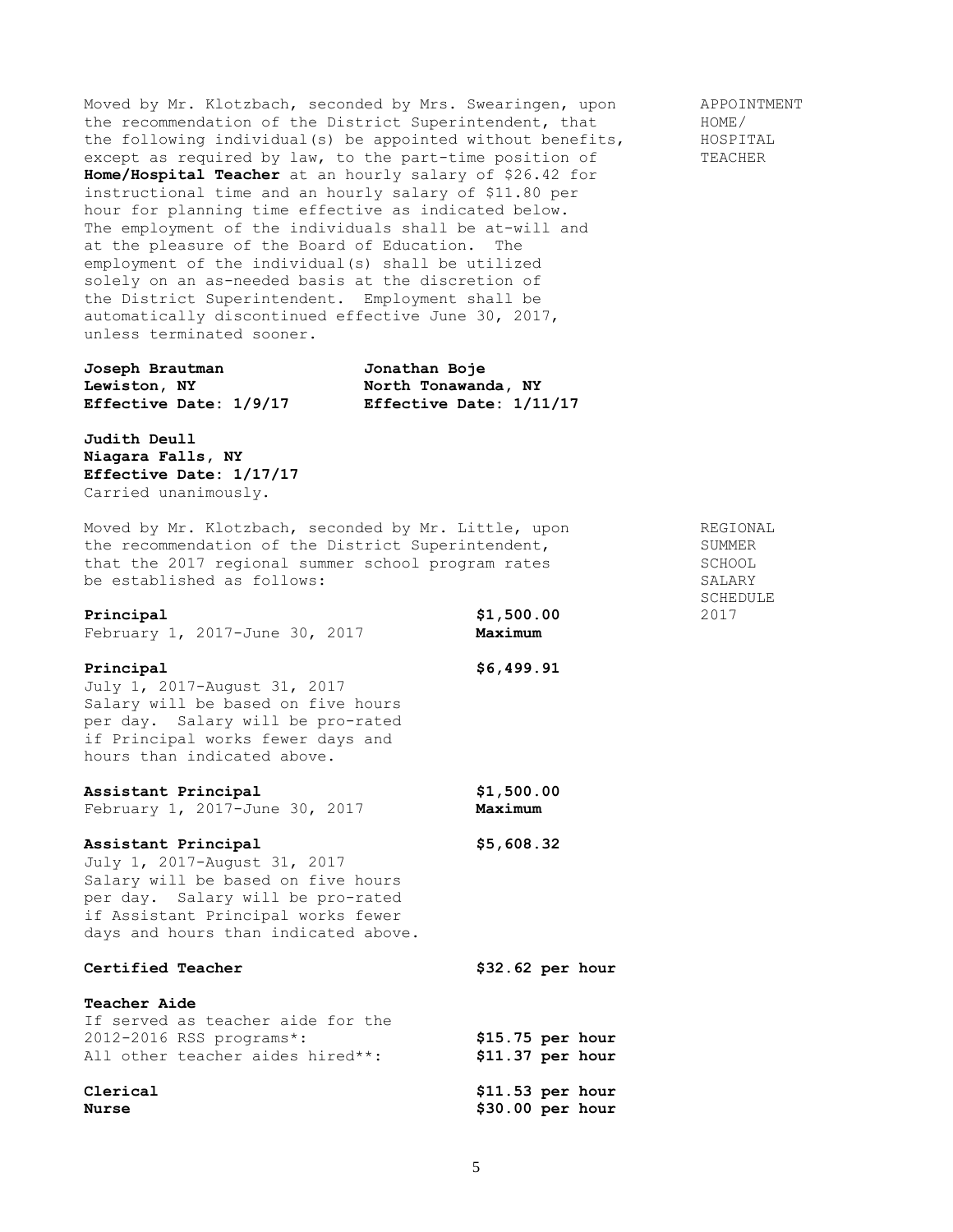#### **Proctor**

Certified Teacher: **\$32.62 per hour** Teacher Aide\*: **\$15.75 per hour** Teacher Aide\*\*: **\$11.37 per hour** The Proctor rate is for hours over and above the mandatory eight hours.

**Scorer** (Certified teachers to grade exams) **\$32.62 per hour** Carried unanimously.

Moved by Mr. Klotzbach, seconded by Mr. Little, upon EXTENDED the recommendation of the District Superintendent, SCHOOL that the 2017 extended school year program rates be YEAR established as follows: SALARY

**BOCES Teachers:**  $1/200$ <sup>th</sup> of 2016-17 salary provided 2017 the teachers' regular (ten-month) annual salary does not exceed that provided for at Step 15 of the PC schedule. If a teachers' salary is in excess of Step 15 the teacher will receive 1/200th of Step 15. Teacher's beyond Step 15 effective Summer 2010 will receive at least the same salary, unless or until the Step 15 cap exceeds that salary. (This does not include long-term substitutes and/or temporary appointments that automatically terminate June 30th; such individuals will be considered non-BOCES employees.)

**Non-BOCES Teachers:** Salary will be as follows unless otherwise determined by the Board of Education:

| $1st$ Year:            | \$4,750.00 |
|------------------------|------------|
| $2nd$ Year:            | \$5,000.00 |
| $3rd$ Year:            | \$5,250.00 |
| $4th$ Year:            | \$5,500.00 |
| $5th$ Year and Higher: | \$5,750.00 |

# **Teacher Aides (BOCES and Non-BOCES):**

| $1st$ Year:                      | \$2,115.00 |
|----------------------------------|------------|
| $2nd$ Year:                      | \$2,165.00 |
| $3rd$ Year:                      | \$2,215.00 |
| $4th$ Year:                      | \$2,265.00 |
| 5 <sup>th</sup> Year and Higher: | \$2,320.00 |

### **School Nurses/Health Assistants (BOCES and Non-BOCES):**

Salary will be as follows unless otherwise determined by the Board of Education:

## **Registered Nurse: \$30.00 per hour**

(Regular school year employees will be paid on a salary calculation of the above rates and time sheets will not be required.)

SCHEDULE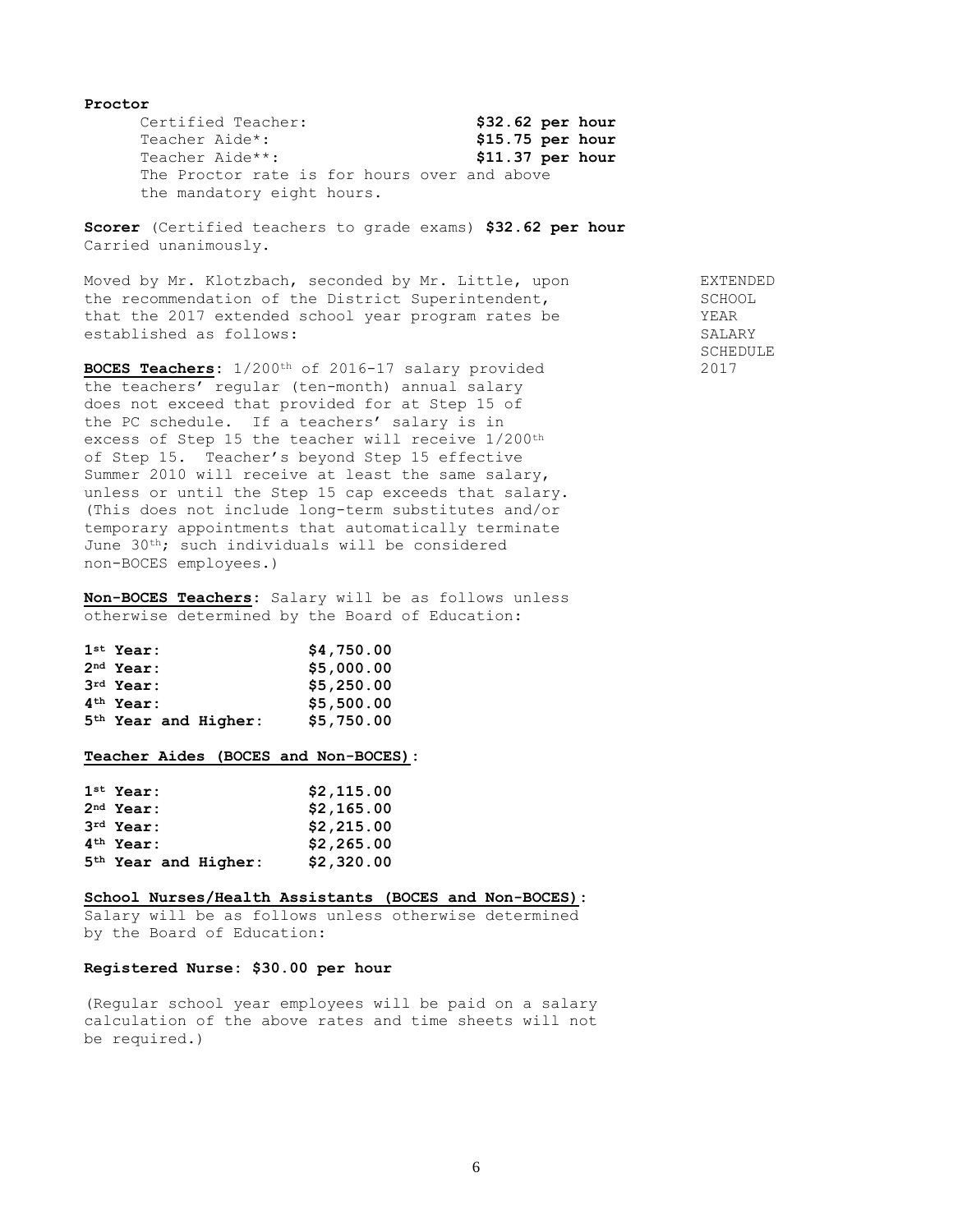**OT/PT/PTA/COTA (BOCES and Non-BOCES):** 

| Occupational Therapist:                                | $$45.00$ per hour |  |
|--------------------------------------------------------|-------------------|--|
| Physical Therapist:                                    | $$45.00$ per hour |  |
| Physical Therapy Assistant:                            | $$40.00$ per hour |  |
| Certified Occupational Therapy Asst.: \$40.00 per hour |                   |  |

(Regular school year employees will be paid on a salary calculation of the above rates and time sheets will not be required.)

**Work Schedule:** 31 total work days. Carried unanimously.

Moved by Mrs. Osborn, seconded by Mrs. Covell, upon APPOINTMENT the recommendation of the District Superintendent, NON-CERT. that **Marsha Brosius, North Tonawanda, NY,** be appointed PROVISIONAL to provisional status in the position of **Keyboard** M. BROSIUS **Specialist**, effective January 30, 2017, at an annual salary of \$26,467.00 to be pro-rated. Ms. Brosius is hereby approved, without fringe benefits, except as required by law or contract, to the position of **Temporary Keyboard Specialist**, at a rate of \$13.57 per hour, effective January 26, 2017 through January 27, 2017 at-will and at the pleasure of the Board of Education. Carried unanimously.

Moved by Mr. Grabowski, seconded by Mr. Little, upon APPOINTMENT the recommendation of the District Superintendent, VOLUNTEER that the following individuals are hereby appointed to serve as **Volunteer** with no compensation, on an as-needed basis, as determined by the District Superintendent, to perform services including assisting students with individual and group lessons, observing students during academic activities and other related services and activities, and/or to promote and aid BOCES programs.

**John Brett Amherst, NY Effective Dates: 1/1/17-6/30/17**

**Sandra LaBrake Lewiston, NY Effective Dates: 1/1/17-5/31/17**

**Kelly Robinson Lockport, NY Effective Dates: 1/1/17-5/31/17**

**Tyler Schmitt North Tonawanda, NY Effective Dates: 1/26/17-6/20/17**

**Lauren Stuitje Lockport, NY Effective Dates: 3/13/17-5/12/17 Student at Daemen College** Carried unanimously.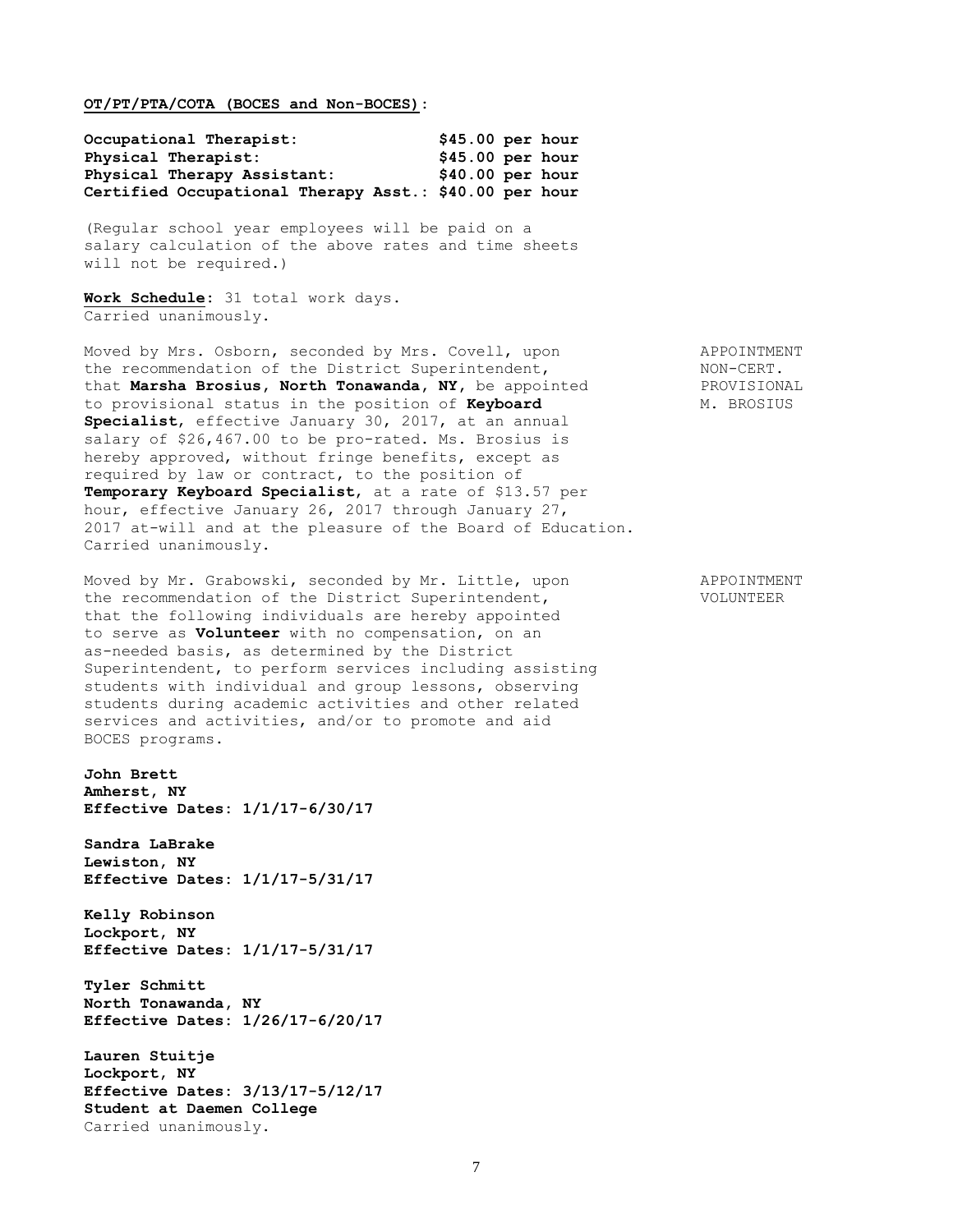Moved by Mr. Grabowski, seconded by Mr. Little, upon the APPOINTMENT<br>recommendation of the District Superintendent, that the SUBSTITUTE recommendation of the District Superintendent, that the following individuals be appointed without benefits, TEACHER<br>except as required by law, to the position of **Substitute** (NONexcept as required by law, to the position of **Substitute Teacher (Non-Certified)**, effective as indicated below, CERTIFIED) with services to be utilized on an as-needed basis at the discretion of the District Superintendent, at a daily rate of \$85.00. Employment shall automatically be discontinued effective June 30, 2017, unless employment is terminated sooner. Service shall be at-will and at the pleasure of the Board of Education.

| Rebecca DeBoard          | Rachel Mangus           |
|--------------------------|-------------------------|
| Albion, NY               | North Tonawanda, NY     |
| Effective Date: 12/21/16 | Effective Date: 1/17/17 |

**Makenzie Palacios-Strickland Middleport, NY Effective Date: 1/20/17** Carried unanimously.

Moved by Mrs. Seielstad, seconded by Mr. Kropp, upon the APPOINTMENT recommendation of the District Superintendent, that the SUBSTITUTE following individual(s) be appointed without benefits, TEACHER<br>except as required by law, to the position of **Substitute** AIDE except as required by law, to the position of **Substitute Teacher Aide (Non-Certified)**, effective as indicated (NONbelow, with services to be utilized on an as-needed basis CERTIFIED) at the discretion of the District Superintendent, at a daily rate of \$65.00. Employment shall automatically be discontinued effective June 30, 2017, unless employment is terminated sooner. Service shall be at-will and at the pleasure of the Board of Education.

| Rebecca DeBoard         | Rachel Mangus           |
|-------------------------|-------------------------|
| Albion, NY              | North Tonawanda, NY     |
| Effective Date: 1/17/17 | Effective Date: 1/17/17 |
| Carried unanimously.    |                         |

Moved by Mr. Klotzbach, seconded by Mrs. Covell, upon the CONFERENCE recommendation of the District Superintendent, that the REQUESTS following conference requests be approved:

- 1) **Daniel Connolly, Hill and Markes Trade Show**, Verona, NY, March 2-3, 2017.
- 2) **Robert Ihle, SkillsUSA Area 1 Regional Competition,** Alfred, NY, March 6-7, 2017. Est. cost: \$336.00. Funded through career and technical education.
- 3) **Daniel Connolly, NYSSFA Advocacy and Critical Issues,** Albany, NY, March 7-8, 2017. Est. cost: \$260.00. Funded through operations and maintenance.
- 4) **James Atzrott and Sarah Gebhard, NYS ProStart Invitational Competition,** New Rochelle, NY, March 23-26, 2017. Est. cost: \$1,170.00. Funded through career and technical education.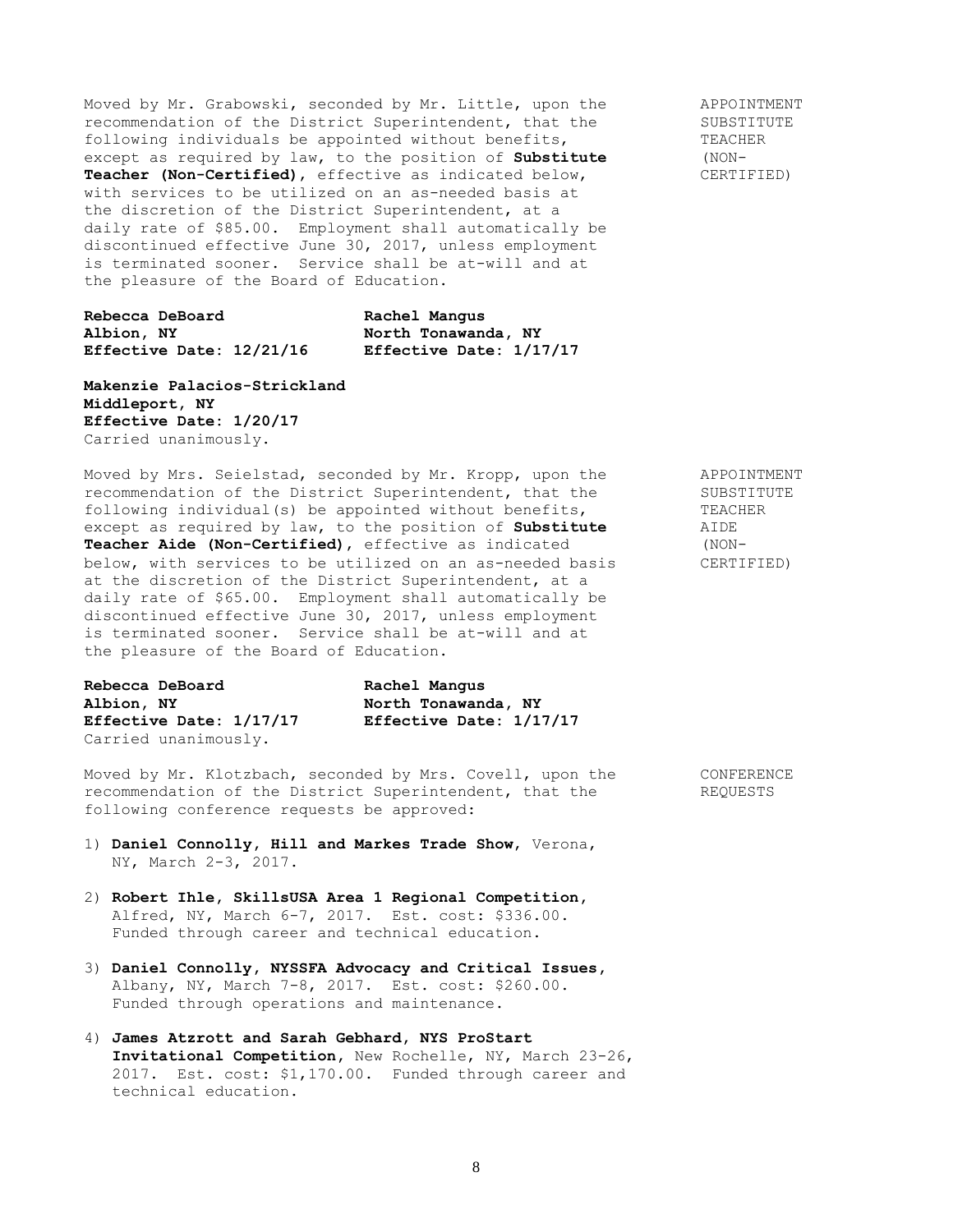- 5) **Robert Ihle and Caitlin Siresi, NYS ProStart Invitational Competition,** New Rochelle, NY, March 24-26, 2017. Est. cost: \$1,560.00. Funded through career and technical education.
- 6) **Jacquelyn Coyle, Work Experience Coordinators Association Conference,** Albany, NY, March 28-29, 2017. Est. cost: \$415.00. Funded through career and technical education.
- 7) **Cassandra Barnes, CEC 2017 Special Education Convention and Expo,** Boston, MA, April 19-22, 2017. Est. cost: \$2,445.00. Funded through special education. Carried unanimously.

Moved by Mr. Klotzbach, seconded by Mrs. Covell, upon FIELD TRIP the recommendation of the District Superintendent, that five students and two adults from Orleans CTEC be approved to travel to the ProStart Invitational Competition at Monroe College, New Rochelle, NY, on March 23-26, 2017, at a cost of \$1,655.00. Carried unanimously.

Moved by Mr. Klotzbach, seconded by Mrs. Covell, upon FIELD TRIP the recommendation of the District Superintendent, that approximately 60 students and seven adults from Orleans CTEC be approved to travel to the SkillsUSA New York State Leadership Conference and Competition in Syracuse, NY, on April 26-28, 2017, at a cost of \$14,786.00. Carried unanimously.

Moved by Mrs. Woodside, seconded by Mr. Little, that TUITION<br>
the District Superintendent is authorized to approve TREIMBURSEthe District Superintendent is authorized to approve tuition reimbursement for coursework, for a maximum MENT of 39 credit hours, at the Niagara University tuition rate for **Ronald J. Barstys, Director of Special Programs**. Carried unanimously.

Moved by Mrs. Woodside, seconded by Mr. Little, that MEMORANDUM the Board of Education hereby approves the Memorandum OF of Agreement, dated February 2, 2017, as submitted, and the AGREEMENT between the Orleans/Niagara BOCES and the BOCES WITH Teachers' Association (BOCESTA), regarding schedule BOCESTA of work days for an employee. Carried unanimously.

Moved by Mrs. Woodside, seconded by Mr. Little, that MEMORANDUM the Board of Education hereby approves the Memorandum OF of Agreement, dated January 31, 2017, as submitted, AGREEMENT between the Orleans/Niagara BOCES and the WITH Orleans/Niagara BOCES Administrators and Supervisors ONBASA Association (ONBASA), regarding emergency leave. Carried unanimously.

Moved by Mr. Klotzbach, seconded by Mrs. Covell, upon DONATION the recommendation of the District Superintendent, that the donation of an engine and transmission be accepted from Niagara Frontier Transportation Authority, Buffalo, NY, to be used by the Niagara CTEC heavy equipment and diesel program. Carried unanimously.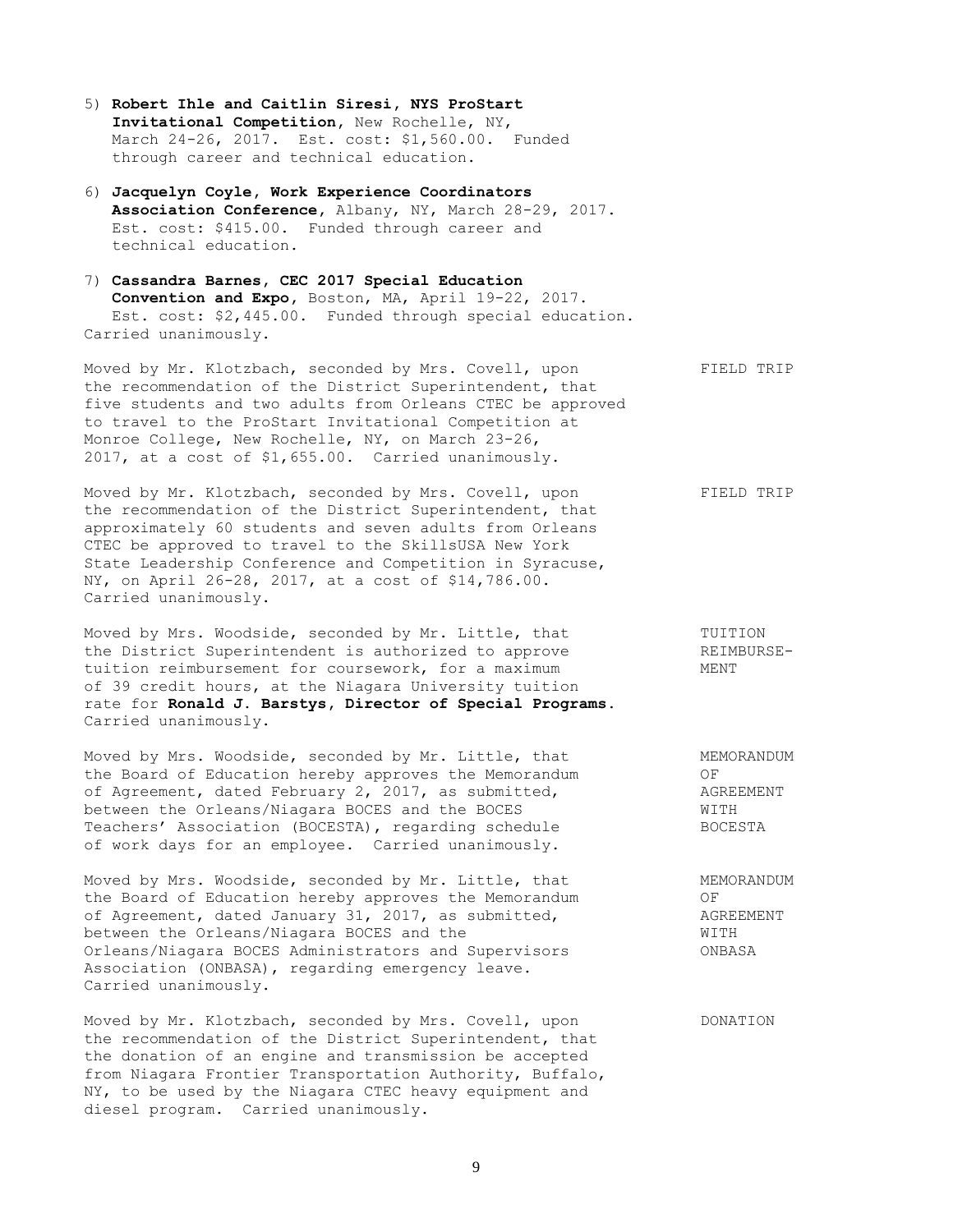Moved by Mr. Klotzbach, seconded by Mrs. Covell, upon DONATION the recommendation of the District Superintendent, that the donation of 24 Nabisco snack cups be accepted from Anita Muzzi, Niagara Falls, NY, to be used by the Niagara CTEC auto body program. Carried unanimously.

Moved by Mr. Klotzbach, seconded by Mrs. Covell, upon DONATION the recommendation of the District Superintendent, that the donation of a Yamaha keyboard, keyboard stand and keyboard DVD be accepted from Sheree Huff, Youngstown, NY, to be used by the Niagara Academy music program. Carried unanimously.

Moved by Mr. Klotzbach, seconded by Mrs. Covell, upon APPOINTMENT the recommendation of the District Superintendent, that  $HOME$ /<br>the following individual(s) be appointed without HOSPITAL the following individual(s) be appointed without benefits, except as required by law, to the part-time TEACHER position of **Home/Hospital Teacher** at an hourly salary of \$26.42 for instructional time and an hourly salary of \$11.80 per hour for planning time effective as indicated below. The employment of the individuals shall be at-will and at the pleasure of the Board of Education. The employment of the individual(s) shall be utilized solely on an as-needed basis at the discretion of the District Superintendent. Employment shall be automatically discontinued effective June 30, 2017, unless terminated sooner.

**Jessica Kennis Amy Myers North Tonawanda, NY** 

**Effective Date: 2/1/17 Effective Date: 2/1/17**

**Nina Shashkoff St. Catherines, Ontario, Canada Effective Date: 2/6/17** Carried unanimously.

Moved by Mr. Klotzbach, seconded by Mrs. Covell, upon APPOINTMENT the recommendation of the District Superintendent, NON-CERT. that **Colleen Bronschidle, Sanborn, NY,** be appointed PROB. to the position of **Custodian,** effective February 13, BRONSCHIDLE 2017, to serve a 26-week probationary period, at an hourly salary of \$15.25. Ms. Bronschidle shall have a leave of absence in the job classification of Cleaner unless and until she receives permanent status in the position of Custodian. Carried unanimously.

Moved by Mr. Klotzbach, seconded by Mrs. Covell, upon APPOINTMENT the recommendation of the District Superintendent, that MON-CERT.<br> **Christine DuMond, Lockport, NY**, be appointed to PROVISIONAL Christine DuMond, Lockport, NY, be appointed to provisional status in the position of **Keyboard** C. DUMOND **Specialist,** effective February 13, 2017, at an annual salary of \$26,467.00 to be pro-rated. Ms. DuMond shall have a leave of absence in the job classification of Teacher Aide unless and until she receives permanent status in the position of Keyboard Specialist. Carried unanimously.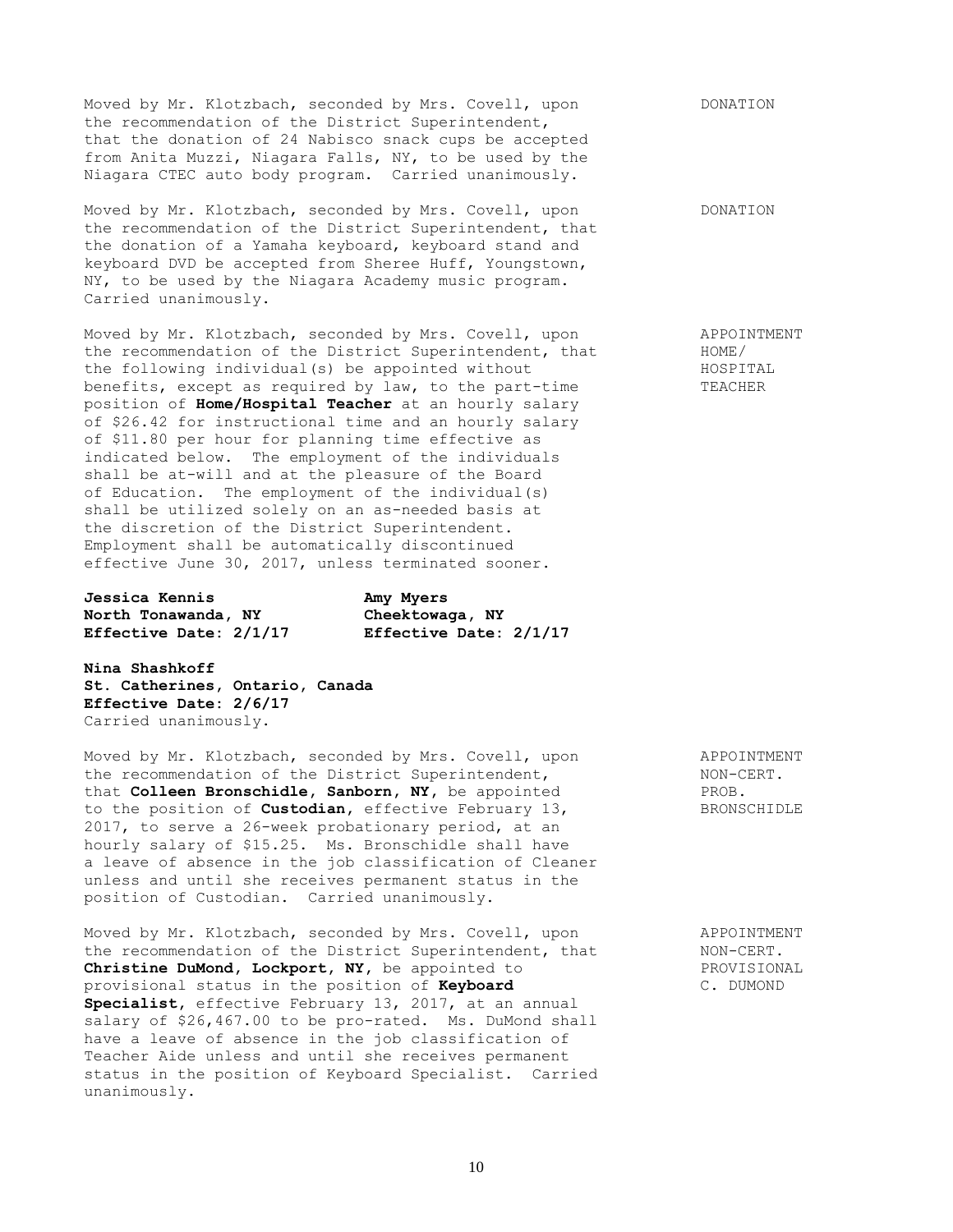Moved by Mr. Klotzbach, seconded by Mrs. Covell, upon APPOINTMENT the recommendation of the District Superintendent,  $V$  VOLUNTEER that the following individuals are hereby appointed to serve as **Volunteer** with no compensation, on an as-needed basis, as determined by the District Superintendent, to perform services including assisting students with individual and group lessons, observing students during academic activities and other related services and activities, and/or to promote and aid BOCES programs.

**Maria Incorvia North Tonawanda, NY Effective Dates: 2/1/17-12/31/17** Carried unanimously.

Moved by Mrs. Osborn, seconded by Mr. Grabowski, upon CONFERENCE the recommendation of the District Superintendent, The REQUESTS that the following conference requests be approved:

- 8) **Lindsay Delaney, School Library System Association Executive Board Meeting**, Albany, NY, February 27- March 1, 2017. Est. cost: \$290.00. Funded through school library system.
- 9) **James Little, Jr., 2017 Critical Issues Summit and Advocacy Day,** Albany, NY, March 6-8, 2017. Est. cost: \$280.00. Funded through board of education.
- 10) **Lindsay Delaney, 2017 EMTA Spring Institute and Corporate Partner Showcase,** East Syracuse, NY, March 20-22, 2017. Est. cost: \$478.00. Funded through school library system.
- 11) **Wayne Van Vleet, Statewide Health Insurance Consortia Meeting**, Castleton, NY, March 27-28, 2017. Est. cost: \$190.00. Funded through labor relations.
- 12) **Scott Brauer, ACTEA Conference**, Albany, NY, March 29-31, 2017. Est. cost: \$665.00. Funded through career and technical education.
- 13) **Lisa MacEvoy, SkillsUSA State Conference**, Syracuse, NY, April 25-28, 2017. Est. cost: \$1,100.00. Funded through career and technical education. Carried unanimously.

Moved by Mr. Kropp, seconded by Mrs. Osborn, upon the RESIGNATION recommendation of the District Superintendent, that the  $J.$  JAMIESON resignation of **James Jamieson, Motor Vehicle Operator**, be accepted effective at the end of the day on November 29, 2016. Carried unanimously.

Moved by Mrs. Osborn, seconded by Mrs. Covell, upon the APPOINTMENT recommendation of the District Superintendent, that CERT. PROB. Sherrin Barone, Niagara Falls, NY, having professional S. BARONE certification in the area of speech and language disabilities**,** hereby be appointed to probationary status in the tenure area of **Speech and Hearing Handicapped**, in accordance with the agreement between the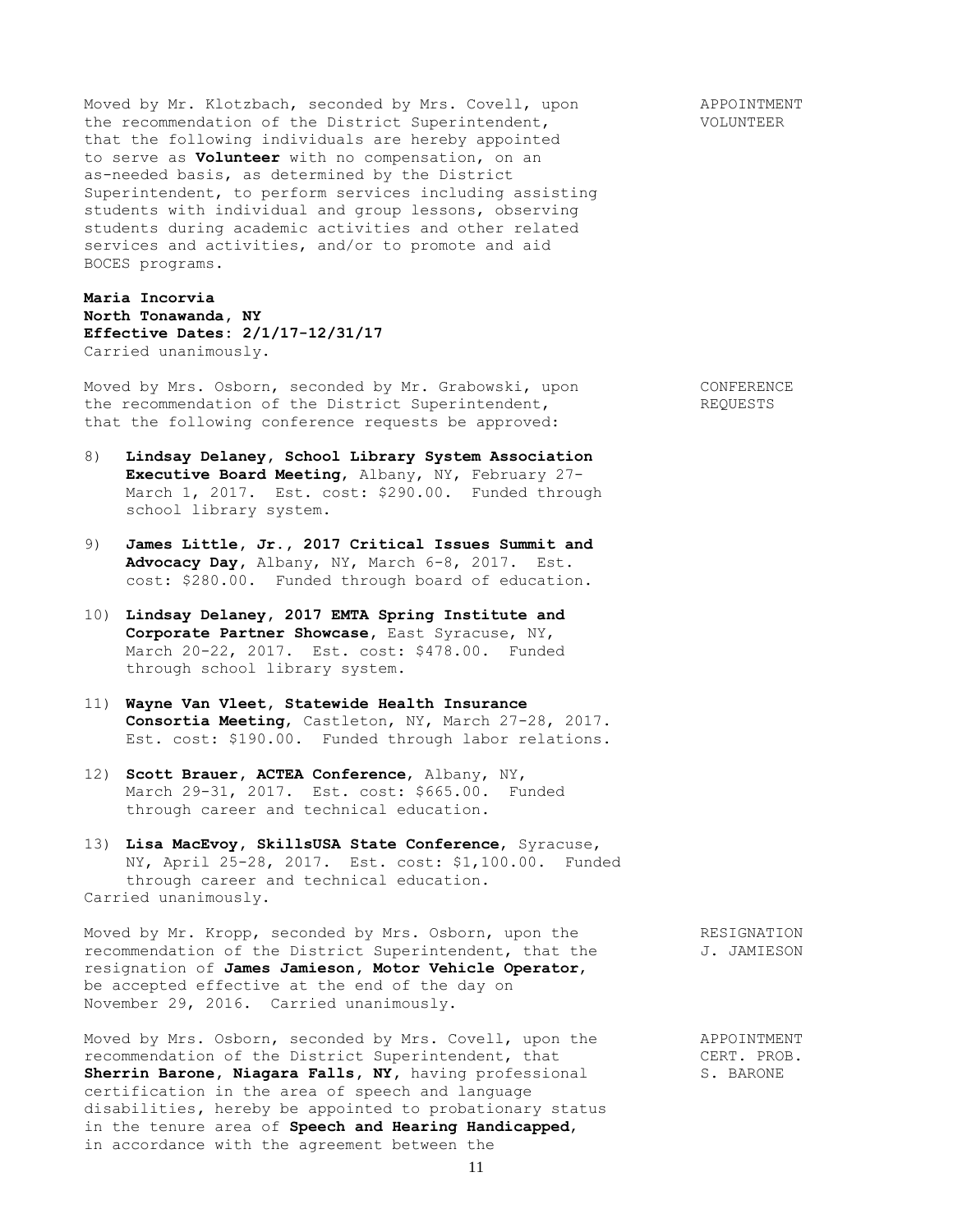Orleans/Niagara BOCES and the Orleans/Niagara BOCES Teachers' Association, effective March 6, 2017 until the end of the day on March 5, 2021, unless terminated sooner, at a salary of PC 3 (\$47,100.00) plus master's degree (\$1,200) to be pro-rated. Carried unanimously.

Moved by Mrs. Covell, seconded by Mrs. Seielstad, upon APPOINTMENT the recommendation of the District Superintendent, that ADULT/ the recommendation of the District Superintendent, that CONTINUING the following individual(s) be appointed to serve on a EDUCATION part-time basis in the adult/continuing education program, at the hourly salary listed, with no fringe benefits, except as required by law, effective as indicated below through June 30, 2017, unless terminated sooner. The employment of the individuals shall be at-will and at the pleasure of the Board of Education. Additionally, services of the individuals shall be utilized solely on an as-needed basis at the discretion of the District Superintendent.

## **Blueprint Reading Instructor (\$21.00 per hour) Richard Maida Amherst, NY Effective Date: 2/6/17** Carried unanimously.

Mr. Klotzbach said the Lyndonville CSD capital project BOARD vote is February 13, 2017. Mrs. Swearingen said MEMBER Lewiston-Porter CSD recently held a ribbon cutting COMMENTS ceremony after completion of their capital project. Mr. Little said Newfane CSD is waiting for approval from the State for their capital project. Mr. Grabowski attended the HUNCH program presentation today at Orleans CTEC. Mrs. Kaus thanked those that attended the NOSBA legislative breakfast.

Moved by Mr. Klotzbach, seconded by Mr. Grabowski, to EXECUTIVE enter into executive session at 8:58 p.m. to discuss SESSION matters pertaining to the employment history of particular individuals, collective bargaining with the BOCES Teachers' Association (BOCESTA), and prospective lease of real property. Carried unanimously.

Moved by Mrs. Covell, seconded by Mrs. Woodside, to reconvene the meeting at 9:15 p.m. Carried unanimously.

Moved by Mrs. Seielstad, seconded by Mr. Grabowski, that LEASE having determined that it is in the best financial AGREEMENT interest of the Orleans/Niagara BOCES, to enter into a WITH lease agreement with Wilson Central School District, WILSON estimated at one room, for the period of February 9, 2017 CSD through May 31, 2017, with such determination having been based upon an evaluation of the needs of the BOCES's programmatic and facilities requirements, the Board of Education does hereby approve and authorize the Board President and/or the District Superintendent to execute the lease, dated February 9, 2017, as submitted, or with revisions as approved by the BOCES' attorney. Carried unanimously.